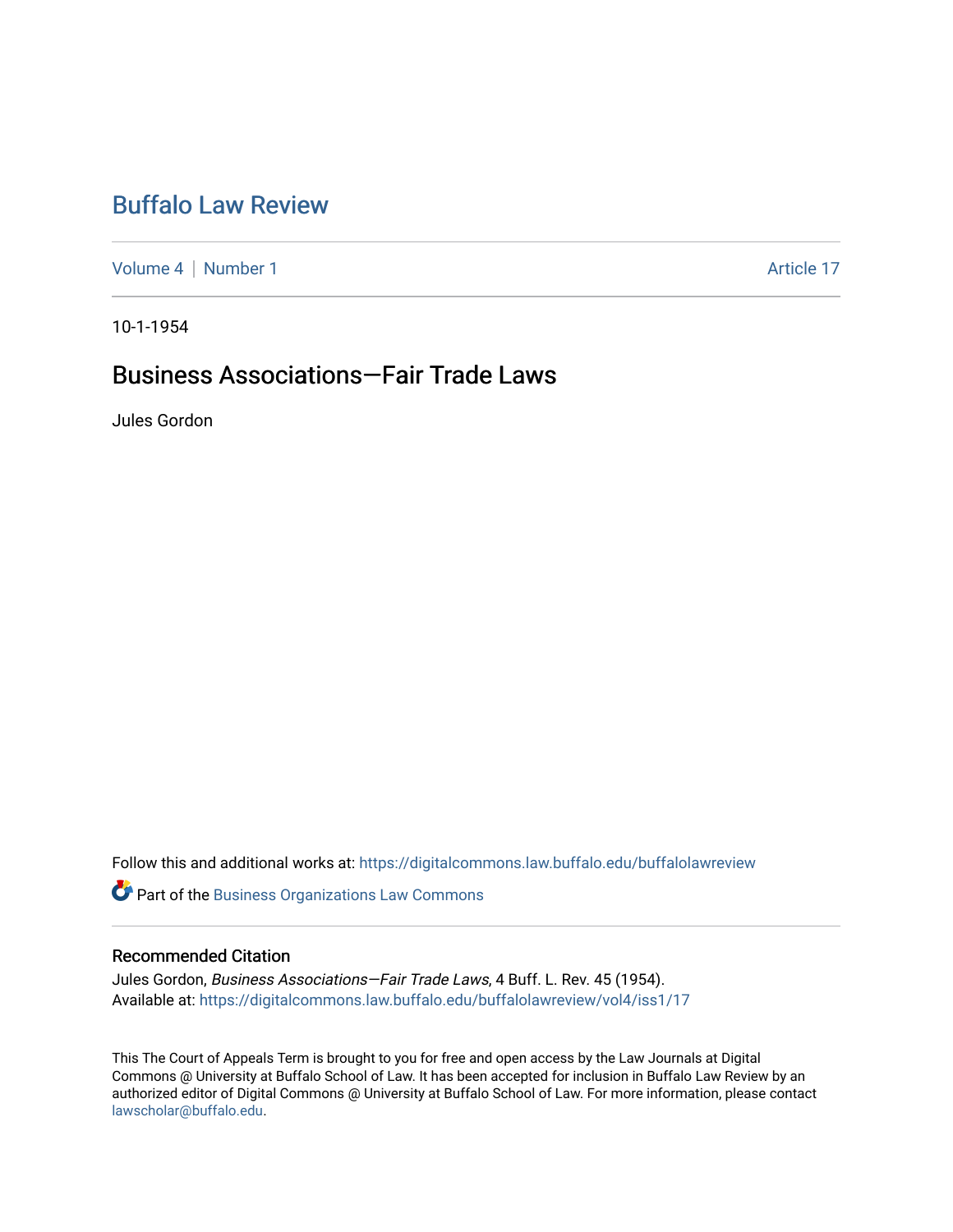### *Fair Trade Laws*

In 1935 the New York Legislature passed the Field-Crawford "Fair Trade Law"<sup>36</sup> which purported to create a cause of action for a manufacturer against a retailer who sells trade marked goods in intrastate commerce below the manufacturer's list price, so long as any retailer has contracted to maintain that list price. The Court of Appeals declared this act unconstitutional in 1936 on the grounds that absent emergencies the State cannot fix prices, and to delegate power to manufacturers to fix prices would be violative of due process.<sup>37</sup> However, shortly after, the United States Supreme Court in the *Old Dearborn* case<sup>38</sup> declared a similar Illinois statute39 constitutional, holding that -the aim of the statute is not to fix prices, but to protect the manufacturer's "property" in the good will attached to the trade-mark which he still owns. Almost immediately thereafter, the Field-Crawford Act was before the Court of Appeals again in the *Bourjois Sales v. Dorfman*,<sup>40</sup> and this time, on reliance on the *Old Dearborn* case, the act. was declared constitutional.

As far as interstate conimerce is concerned, the Sherman Act<sup>41</sup> had declared all price fixing illegal. Then the Miller-Tydings. Amendment<sup>42</sup> declared that contracts prescribing minimum prices are not illegal as applied to interstate commerce where legal under state laws. *Schwegman Bros. v. Calvert Distillers Corp.,43* restricted the purview of this act to voluntary pricing contracts and has no non-signer enforcement features.

Finally, in 1952, the McGuire Act was enacted,<sup>44</sup> exempting from Federal Anti-Trust laws, fair trade agreements made pursuant to existing or future state laws, and permitting their enforcement against non-signers as well as signers who are engaged in interstate commerce.

In one appeal of three cases, *General Electric Co. v. Masters Inc., Lionel Corp. v. S. Klein on the Square, Inc.,* and *Raxor* Corp. *v. Goody,45* the Court of Appeals has now decided that under the

**36. GENERAL** BUSINESS **LAW** §369-a et seq., **L. 1935, c. 976,** re-enacted **L.** 1940, **c. 195.** *37, Doubleday Doran & Co. v. R. H. Macy & Co.,* **269 N.Y. 272, 199, N.E. 409**

**(1936).38.** *Old Dearborn Distributing Co. v. Seagram Distillers Corp.,* **299 U. S. 183,**

**(1936).**

**39. ILL. REV. STAT. 1935, C** 140. § **8** *et seq.* 40. **273 N.Y. 167,** *7* **N.E. 2d 30 (1937).** The **statute** was **upheld** against **claims** that **it** violated **the New** York State Constitution.

41. **26 STAT. 209 (1890), 15 U. S.C. A. § 1.** 42. **50 STAT. 693 (1937). 15 U. S. C.A. § 1.**

43. **341 U. S. 384 (1950).** 44. **66 STAT. 632 (1952), 15 U. S. C. A.** §45.

45. **307 9.** Y. **299, 120 N.E. 2d 802** (1954).